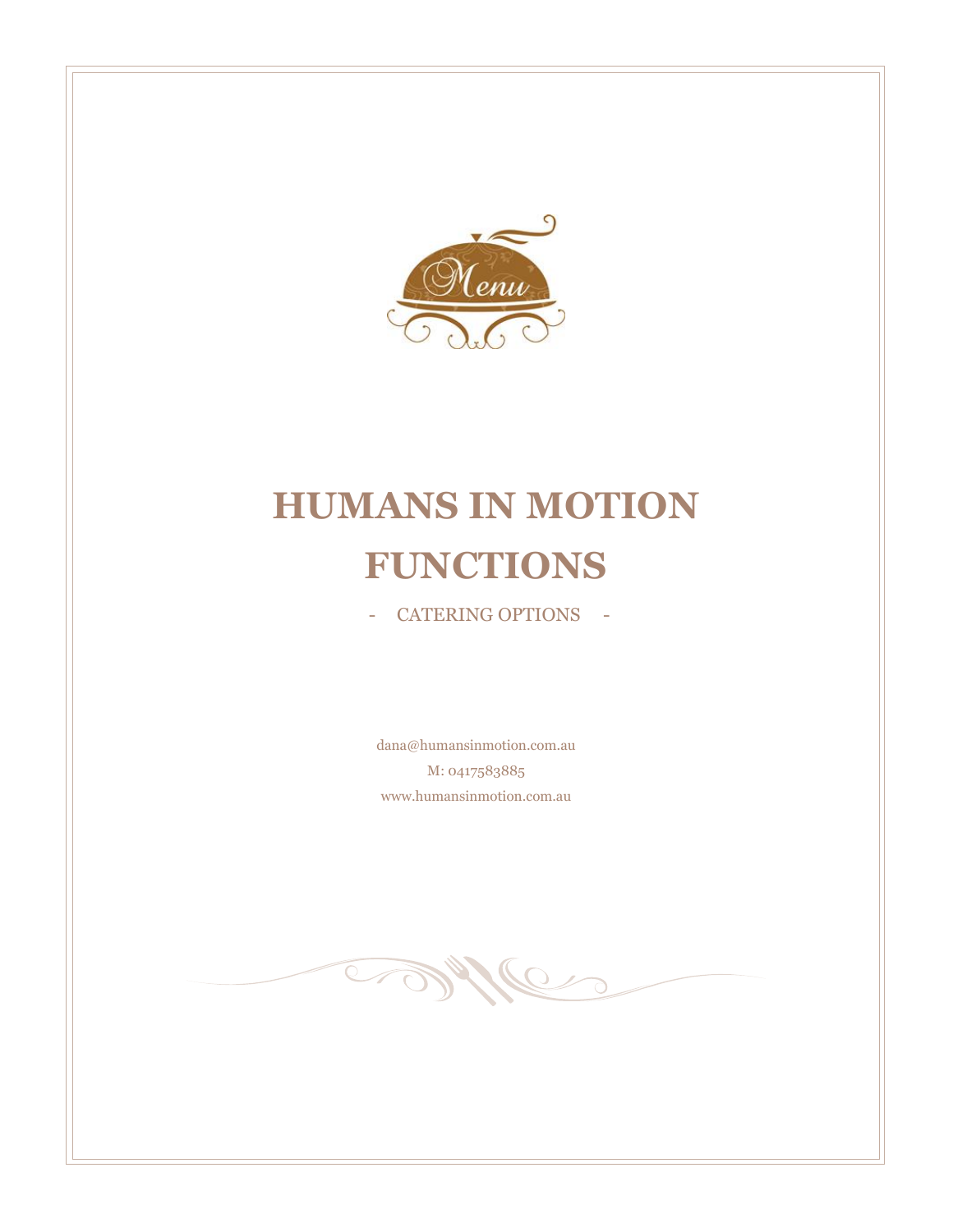# HUMANS IN MOTION - Canapés



## Traditional canapé

Arancini Pumpkin Risotto

Petite pies with beef and root vegetables/chicken and leek Mini vegetable spring rolls with sweet chili dipping sauce Chicken crispy breast strips with sweet chili dipping sauce Cocktail sausage rolls with tomato relish \$16.50 per head

Gourmet canapé

Mini quiche with mushroom and spinach/cheese and roast capsicum Bruschetta with tomatoes, Spanish onion, basil and olive oil Sushi Mini gourmet pizzas Peri Peri chicken skewers \$24.50 per head

Deluxe canapé Kataifi prawns Tartile tomato & brie Mignon lamb with honey and rosemary Petite pies beef & red wine

Savory roll Moroccan vegetable

\$26.50 per head

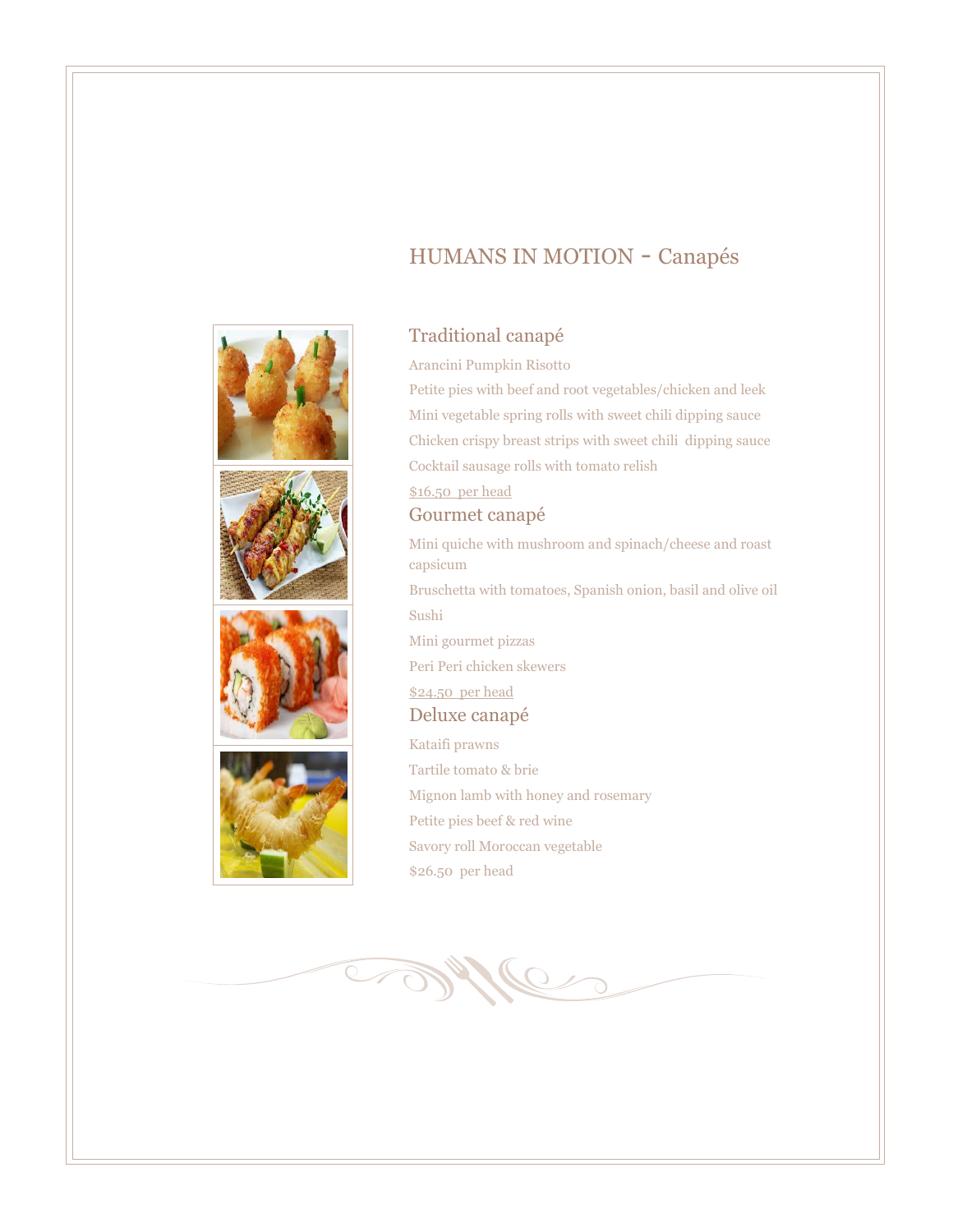# HUMANS IN MOTION - Buffet Meal









#### **Entree**

Pumpkin Soup with Sour Cream and Herbs

#### **Main course**

Roast Chicken/Roast Beef served with grilled Potato /Geek Salad or Tossed Mixed Green Salad

#### **Vegetarian option**

Home-made Vegetable Lasagna with Tossed Mixed Green Salad

"Best potatoes ever" with lightly toasted Cumin Seeds, Red Peppers and Ginger

#### **Dessert**

Strawberry Ice-Cream with Seasonal Fruit Salad Chocolate Mousse served with Whipped Cream Dinner Rolls, Tea & Coffee supplied

*\$35.50 per head (more than 50 people) \$37.50 per head (less than 50 people)*